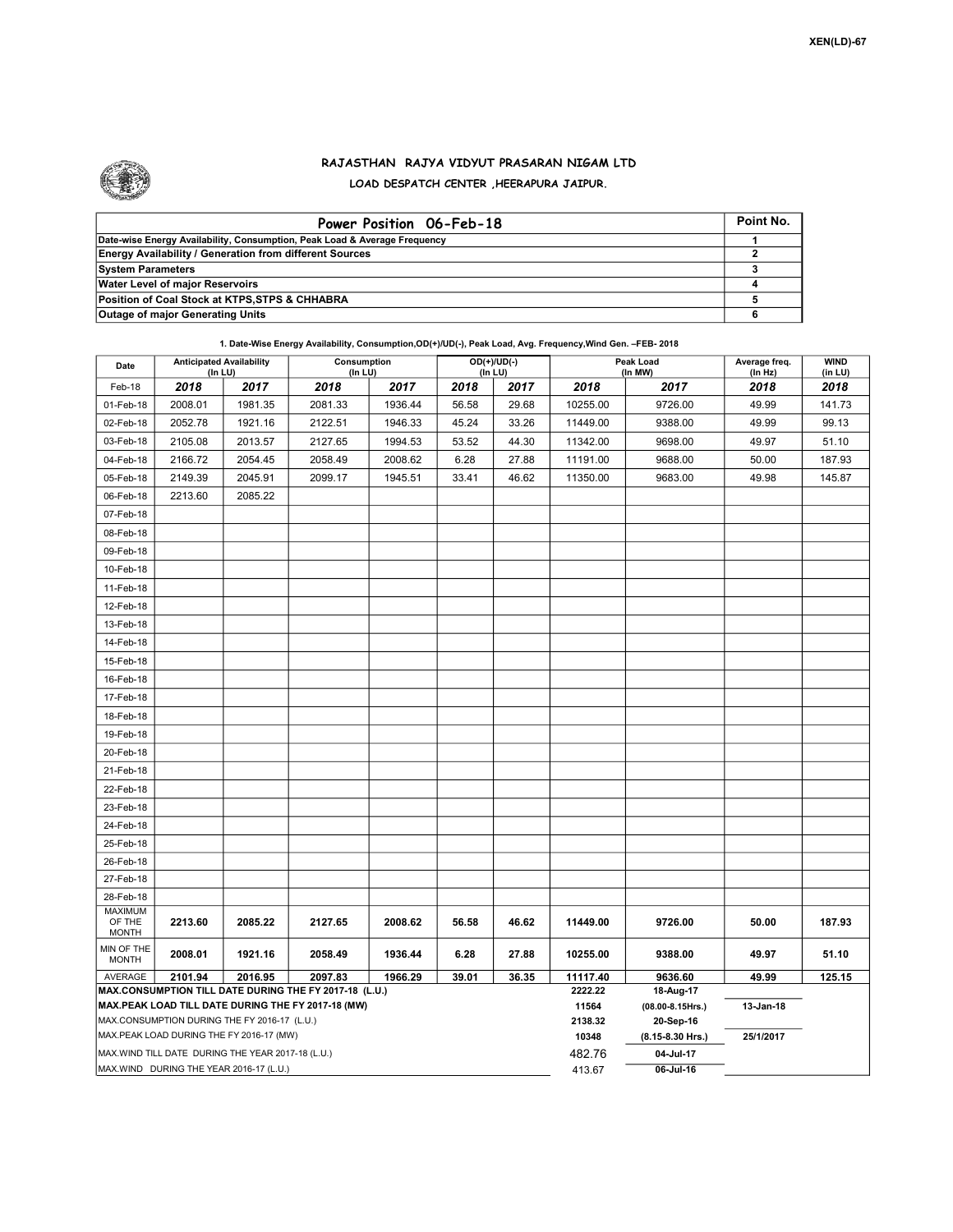| (In LU) |                                                                                    |                                             |                                  |                              |  |  |  |  |  |
|---------|------------------------------------------------------------------------------------|---------------------------------------------|----------------------------------|------------------------------|--|--|--|--|--|
| S.No.   | Sources Available to Rajasthan / Installed<br>Capacity as on 30.09.2016<br>(In MW) | Prior<br>assessment of  <br>Avail. For next | Prior<br>assessment of<br>Avail. | Actual<br>Energy<br>Received |  |  |  |  |  |
|         |                                                                                    | Day                                         | 5-Feb-18                         |                              |  |  |  |  |  |
| 1       | KTPS (1240/1240)                                                                   | 247.00                                      | 225.00                           | 212.23                       |  |  |  |  |  |
| 2       | STPS (1500/1500)                                                                   | 273.00                                      | 273.00                           | 249.79                       |  |  |  |  |  |
| 3       | DHOLPUR GAS CCPP (330/330)                                                         | 0.00                                        | 0.00                             | 0.00                         |  |  |  |  |  |
| 4       | RAMGARH (273.5/273.5)                                                              | 31.00                                       | 42.00                            | 39.85                        |  |  |  |  |  |
| 5       | RAPP-A(200/200)                                                                    | 43.00                                       | 43.00                            | 44.63                        |  |  |  |  |  |
| 6       | MAHI (140/140)                                                                     | 0.00                                        | 0.00                             | 6.85                         |  |  |  |  |  |
| 7       | CHAMBAL (RPS+JS) (135.5/271)<br>GIRAL LIGNITE (250/250)                            | 38.62                                       | 38.62                            | 38.53                        |  |  |  |  |  |
| 8<br>9  | CHHABRA TPS 1000/1000)                                                             | 0.00<br>109.00                              | 0.00<br>109.00                   | 0.00<br>117.55               |  |  |  |  |  |
| 10      | ADANI (TPS) + KALISINDH (TPS)                                                      | 273.00                                      | 273.00                           | 244.27                       |  |  |  |  |  |
|         | (1200+1200/1320+1200)                                                              |                                             |                                  |                              |  |  |  |  |  |
| 11      | WIND FARM (3980.40/4119.15)                                                        | 186.00                                      | 155.00                           | 145.87                       |  |  |  |  |  |
| 12      | SOLAR POWER(737.70/1295.70)                                                        | 0.00                                        | 0.00                             | 0.00                         |  |  |  |  |  |
| 13      | CAPTIVE POWER PLANTS                                                               | 0.00                                        | 0.00                             | 0.00                         |  |  |  |  |  |
| 14      | REGIONAL (INTRA STATE) O.A. (VLTPS)                                                | 0.00                                        | 0.00                             | 0.00                         |  |  |  |  |  |
| 15      | <b>OPEN ACCESS</b>                                                                 | $-5.92$                                     | $-3.69$                          | $-4.46$                      |  |  |  |  |  |
| 16      | BIOMASS - (101.95/119.25)                                                          | 5.00                                        | 5.00                             | 4.93                         |  |  |  |  |  |
| 17      | BARSINGHSAR LTPS(250/250)                                                          | 51.00                                       | 52.00                            | 50.08                        |  |  |  |  |  |
| 18      | RAJWEST (1080/1080)<br><b>TOTAL (A): 1-18</b>                                      | 201.00<br>1451.70                           | 201.00<br>1412.93                | 177.75<br>1327.87            |  |  |  |  |  |
| 19      | <b>BBMB COMPLEX</b>                                                                |                                             |                                  |                              |  |  |  |  |  |
|         | a) BHAKRA(230.79/1516.3)                                                           | 27.29                                       | 26.32                            | 26.97                        |  |  |  |  |  |
|         | b) DEHAR (198/990)                                                                 | 5.01                                        | 4.62                             | 5.17                         |  |  |  |  |  |
|         | c) PONG (231.66/396)                                                               | 29.04                                       | 29.60                            | 30.17                        |  |  |  |  |  |
|         | TOTAL: a TO c                                                                      | 61.34                                       | 60.54                            | 62.32                        |  |  |  |  |  |
| 20      | <b>CENTRAL STATIONS</b>                                                            |                                             |                                  |                              |  |  |  |  |  |
|         | d) SINGRAULI (300/2000)                                                            | 95.28                                       | 95.28                            | 95.28                        |  |  |  |  |  |
|         | e) RIHAND<br>(310.24/3000)                                                         | 124.67                                      | 108.52                           | 108.55                       |  |  |  |  |  |
|         | f) UNCHAHAR-I(20/420)                                                              | 16.46                                       | 5.93                             | 5.47                         |  |  |  |  |  |
|         | q) UNCHAHAR-II& III(61/630)<br>h) INDIRA GANDHI STPS(JHAJHAR) 0.00/1500)           | 33.86                                       | 21.98                            | 19.55                        |  |  |  |  |  |
|         | i) NCTPS DADRI St-II (43.22/980) + DADRI-TH                                        | 0.00<br>8.67                                | 0.00<br>7.96                     | 0.00<br>12.49                |  |  |  |  |  |
|         | j) DADRI GAS (77/830)                                                              | 9.49                                        | 3.64                             | 3.21                         |  |  |  |  |  |
|         | k) ANTA<br>(83.07/419)                                                             | 0.00                                        | 0.00                             | 0.00                         |  |  |  |  |  |
|         | I) AURAIYA<br>(61.03/663)                                                          | 0.00                                        | 0.00                             | 0.00                         |  |  |  |  |  |
|         | m) NAPP<br>(44/440)                                                                | 9.89                                        | 9.74                             | 9.74                         |  |  |  |  |  |
|         | $n)$ RAPP-B<br>(125/440)                                                           | 16.83                                       | 16.66                            | 16.66                        |  |  |  |  |  |
|         | o) RAPP-C<br>(88/440)                                                              | 9.57                                        | 19.96                            | 19.96                        |  |  |  |  |  |
|         | p) SALAL<br>(20.36/690)                                                            | 0.49                                        | 0.49                             | 0.49                         |  |  |  |  |  |
|         | (70.37/720)<br>q) URI                                                              | 2.70                                        | 2.76                             | 2.63                         |  |  |  |  |  |
|         | r) TANAKPUR<br>(10.86/94)                                                          | 0.31                                        | 0.31                             | 0.29                         |  |  |  |  |  |
|         | s) CHAMERA - (105.84/540)                                                          | 3.14                                        | 3.14                             | 3.14                         |  |  |  |  |  |
|         | t) CHAMERA-II (29.01/300)<br>u) CHAMERA-III (25.21/231)                            | 0.87<br>0.55                                | 0.80<br>0.55                     | 0.88<br>0.71                 |  |  |  |  |  |
|         | v) DHAULIGANGA (27/280)                                                            | 0.81                                        | 0.81                             | 0.81                         |  |  |  |  |  |
|         | w) DULHASTI (42.42/390)                                                            | 2.50                                        | 2.50                             | 2.50                         |  |  |  |  |  |
|         | x) SEWA (13/120)                                                                   | 0.39                                        | 0.39                             | 0.39                         |  |  |  |  |  |
|         | y) NJPC (112.00/1500) + RAMPUR(31.808/412.02)                                      | 5.86                                        | 5.86                             | 5.86                         |  |  |  |  |  |
|         | z) TEHRI (75/1000)                                                                 | 5.60                                        | 5.60                             | 5.60                         |  |  |  |  |  |
|         | aa) KOTESHWR (33.44/400) + PARBATI3 (56.73/520)                                    | 2.55                                        | 2.55                             | 5.38                         |  |  |  |  |  |
|         | ab) TALA                                                                           | 0.24                                        | 0.15                             | 0.15                         |  |  |  |  |  |
|         | ac) MUNDRA UMPP (380/4000)                                                         | 85.68                                       | 77.06                            | 76.94                        |  |  |  |  |  |
|         | ad) SASAN (372/3960)                                                               | 89.04                                       | 89.04                            | 89.04                        |  |  |  |  |  |
|         | ae) FRKKA+KHLGN+TLCHR (70.18/3940)                                                 | 29.26                                       | 25.34                            | 23.08                        |  |  |  |  |  |
|         | af) URS POWER (DADRI TH-I)                                                         | 0.00                                        | 0.00                             | 0.00                         |  |  |  |  |  |
|         | TOTAL SCHEDULE(a TO af)                                                            | 616.04<br>$-40.41$                          | 567.56                           | 571.11                       |  |  |  |  |  |
|         | LOSSES<br>NET SCHEDULED                                                            | 575.63                                      | $-36.92$<br>530.64               | $-39.81$<br>531.30           |  |  |  |  |  |
| 21      | BILATERAL (REG.) EXCL. BANKING                                                     | 4.39                                        | 4.51                             | 4.51                         |  |  |  |  |  |
| 22      | BANKING                                                                            | 15.58                                       | 15.58                            | 15.58                        |  |  |  |  |  |
| 23      | BILATERAL(INTER-REG.). EXCLUDING (ISOA &                                           | 113.13                                      | 113.16                           | 113.13                       |  |  |  |  |  |
| 24      | <b>BANKING)</b><br>INTER STATE OPEN ACCESS (BILATERAL+IEX)                         | 5.92                                        | 3.69                             | 4.46                         |  |  |  |  |  |
| 25      | INDIAN ENERGY EXCHANGE                                                             | 47.25                                       | 68.91                            | 68.91                        |  |  |  |  |  |
|         | TOTAL(B): (19 TO 25)                                                               | 761.91                                      | 736.46                           | 737.89                       |  |  |  |  |  |
|         | TOTAL GENERATION (A +B): 1 TO 25                                                   |                                             |                                  | 2065.76                      |  |  |  |  |  |
|         | OVER DRAWAL (+)/UNDER DRAWAL (-)                                                   |                                             |                                  | 33.41                        |  |  |  |  |  |
|         | <b>GRAND TOTAL</b>                                                                 | 2213.60                                     | 2149.39                          | 2099.17                      |  |  |  |  |  |
|         | LAST YEAR                                                                          | 2085.22                                     | 2045.91                          | 1945.51                      |  |  |  |  |  |

## 2.Anticipated Availability/Generation From Different Sources